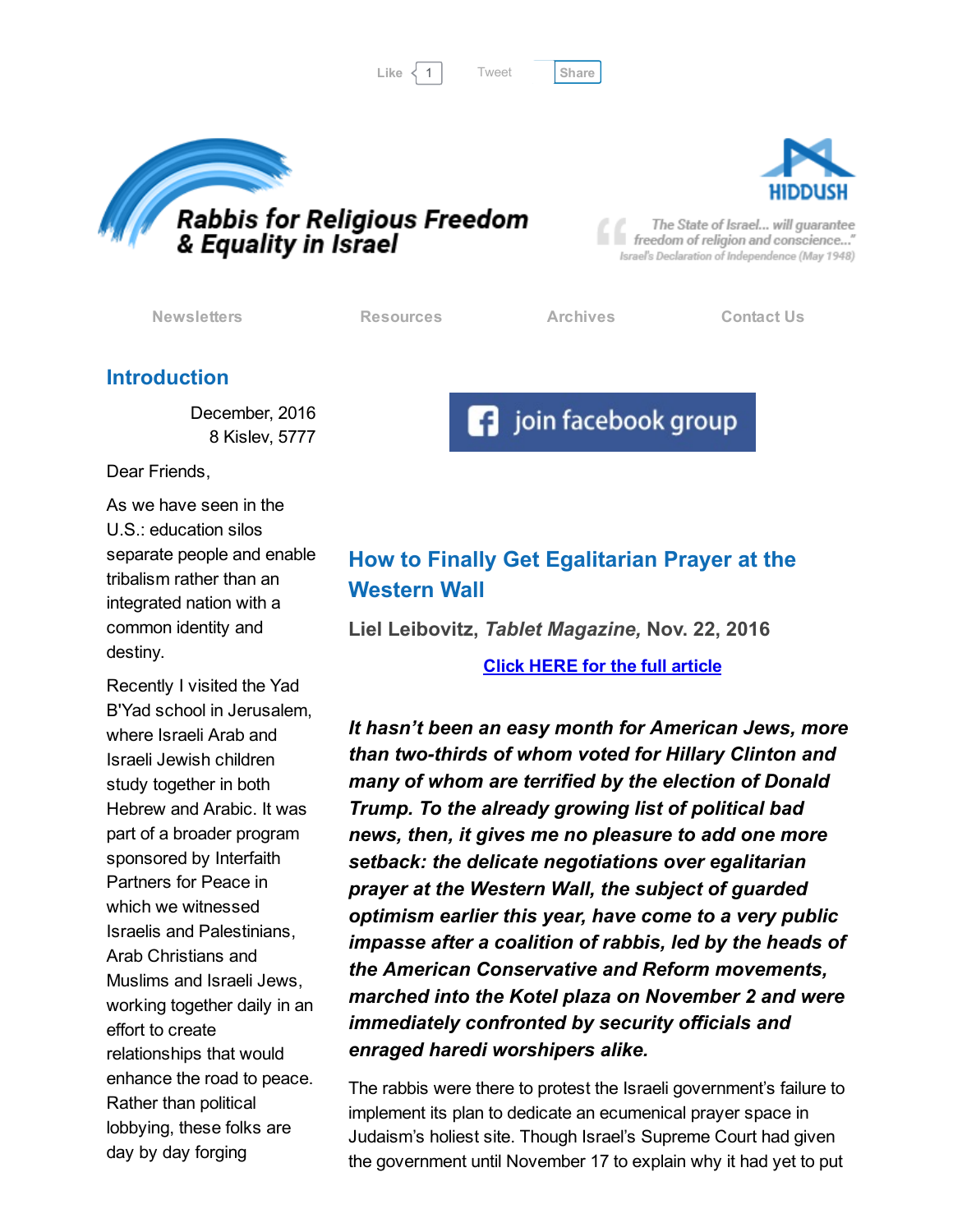neighborhood ties and friendships, learning to rely upon one another and trust one another to live in peace.

Recently Minister Deri said this about Reform Jews: "Last week someone said that the Reform are our brothers, but we completely disagree with them. We reject their ways, etc. The truth is that they are NOT our brothers and we do not want such brothers. Those that stick a knife in the back of the Jewish people cannot be our brothers. Those who are the cause for the assimilation of millions of Jews cannot be our brothers. No how — no way! Such a person is an adversary and an enemy. One who mocks and prostitutes our tradition, that is to say, all of the holy Torah of the Jewish people for which we have sacrificed our lives from generation to generation for thousands of years, is not a brother. One who is a traitor and betrays his parents, grandparents, and all of the generations that came before, is not a brother. Not even a lost brother. He has thrown off the yoke and one must fight against him with all means available, and never give any sort of recognition nor any foothold."

its plan into motion, the rabbis felt that they had waited long enough. The protest, as the Reform movement's Rabbi Rick Jacobs later told the press, was "an act of spiritual disobedience."

Having long supported egalitarian prayers at the Kotel, I certainly sympathize with the rabbis' frustration. But as someone with much experience in the glacial pace of change in bureaucratic Israel, I worry about this choice of hard-sell tactics and how they might scuttle the much-needed progress made in recent years.

[...](http://cts.vresp.com/c/?FreedomofReligionfor/70056c8ef6/420fab8f2e/6c67dde3ff)

#### Rabbi Uri Regev responds:

As Liel Leibowitz (LL) suggests, the non-Orthodox movements should broaden their appeal and avoid unnecessary conflicts. Nevertheless, I have strong reservations as to the specifics of LL's perspective on what



is "unnecessary conflict" and \*who\* the appeal should be broadened to include. I fear that LL, in as much as his credentials are impressive, may not be as authoritative on the relevant questions involving the Kotel controversy and the politics of religion & state in Israel, as he assumes in prescribing to the non-Orthodox movements how they should conduct their affairs.

LL suggests that the impasse over the Western Wall Agreement (WWA) was generated by the Nov. 2 [demonstration](http://cts.vresp.com/c/?FreedomofReligionfor/70056c8ef6/420fab8f2e/e1fe83695b) by liberal North American rabbis, but this had very little to do with it. The impasse was ironically [precipitated](http://cts.vresp.com/c/?FreedomofReligionfor/70056c8ef6/420fab8f2e/f3c280bba7) in party by the victorious Torah service at the **Wall celebrated on February 25 during the CCAR** (American Reform Judaism's rabbinic umbrella) convention in Israel, which, by chance or Divine providence, took place shortly after the WWA was announced. Israel's ultra-Orthodox leadership dug its feet into the ground at that point, and demanded that PM Netanyahu not implement the agreement. This was not a regular case of slow-paced Israeli decision making. Rather, the WWA was an exceptional case of an agreement slow in the making (more than 3 years of intensive deliberations), which received tacit endorsement from the political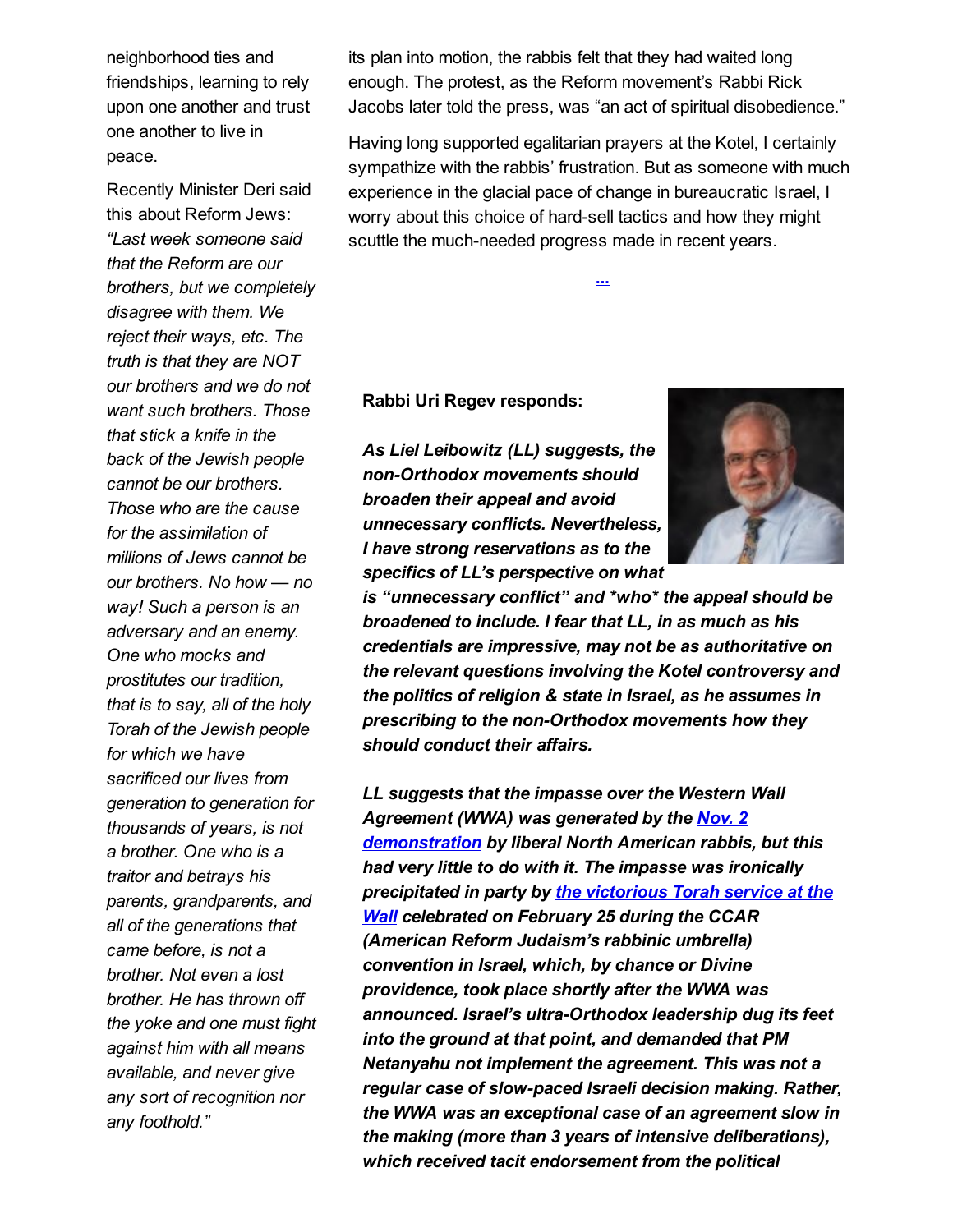Obviously, Minister Deri has no idea what he is talking about. No mention of our support for Israel historically or today. No appreciation of historical process. Just denial and enmity.

How many Liberal Jews has he actually spoken with about their Judaism? He frequently casts aspersions that are entirely false. I am not saying that with education he'd be Reform's best friend. Modernity is once again being fought, and its becoming as ugly as it was two centuries ago. But such egregiously ignorant sinat hinam destroys the fabric uniting the Jewish people. Perhaps the vicious nature of his ignorance could be mitigated with knowledge, and respect for amcha restored.

The Pluralism Index from JPPI indicates the same. Israeli society is not American, but neither is it Haredi. We are participating in the emergence of a modern, indigenous Jewish expression in Israeli life, perhaps well-symbolized in the teaching of Dr. Ruth Calderon, who recognizes the need for indigenous and authentically Jewish spirituality among Israel's Jews. RRFEI can be one

leadership of the Haredi parties, as well as the Rabbi of the Western Wall. It was achieved because it was viewed by the Haredi operatives as the lesser of all evils. What neither they nor the PM took into consideration was the extent to which this agreement would play into the hands of disgruntled Haredi rabbinic leaders in both the Sephardi and Ashkenazi communities who were looking for an opportunity to challenge the movements' leadership, as well as the sensationalist urges of some key Haredi media outlets that refused to hold their peace in the face of an agreement.

While LL probably does have experience with "buearucratic Israel," as he claims, this conflict has nothing to do with that, but rather with a theological conflict, which can only be won by "hard-sell tactics," which LL objects to.

#### Click HERE to [continue](http://cts.vresp.com/c/?FreedomofReligionfor/70056c8ef6/420fab8f2e/125535abad) reading

# Hiddush Is Concerned Over The Chief Rabbinate's Ban Over Xmas Trees In Hotels Certified As Kosher

The Yeshiva World News, Dec. 2, 2016

Click HERE for the full [article](http://cts.vresp.com/c/?FreedomofReligionfor/70056c8ef6/420fab8f2e/54e21ae459)

Up until two years ago, the Chief Rabbinate threatened to withdraw the kashrut certification of any hotel in Israel that displayed any Christian holiday symbols during the Christmas and New Year's season. Upon Hiddush's legal appeal, these demands were removed by the Chief Rabbinate. Nevertheless local rabbinates continue to ignore the newly issued kashrut regulations, and continue to illegally enforce their ban of Christian holiday decorations.

Head of Hiddush Rabbi Uri Regev, Esq.: "We are offering our assistance in enforcing the law against the recalcitrant Rabbinate, which is funded by the State of Israel but continues to reject its laws."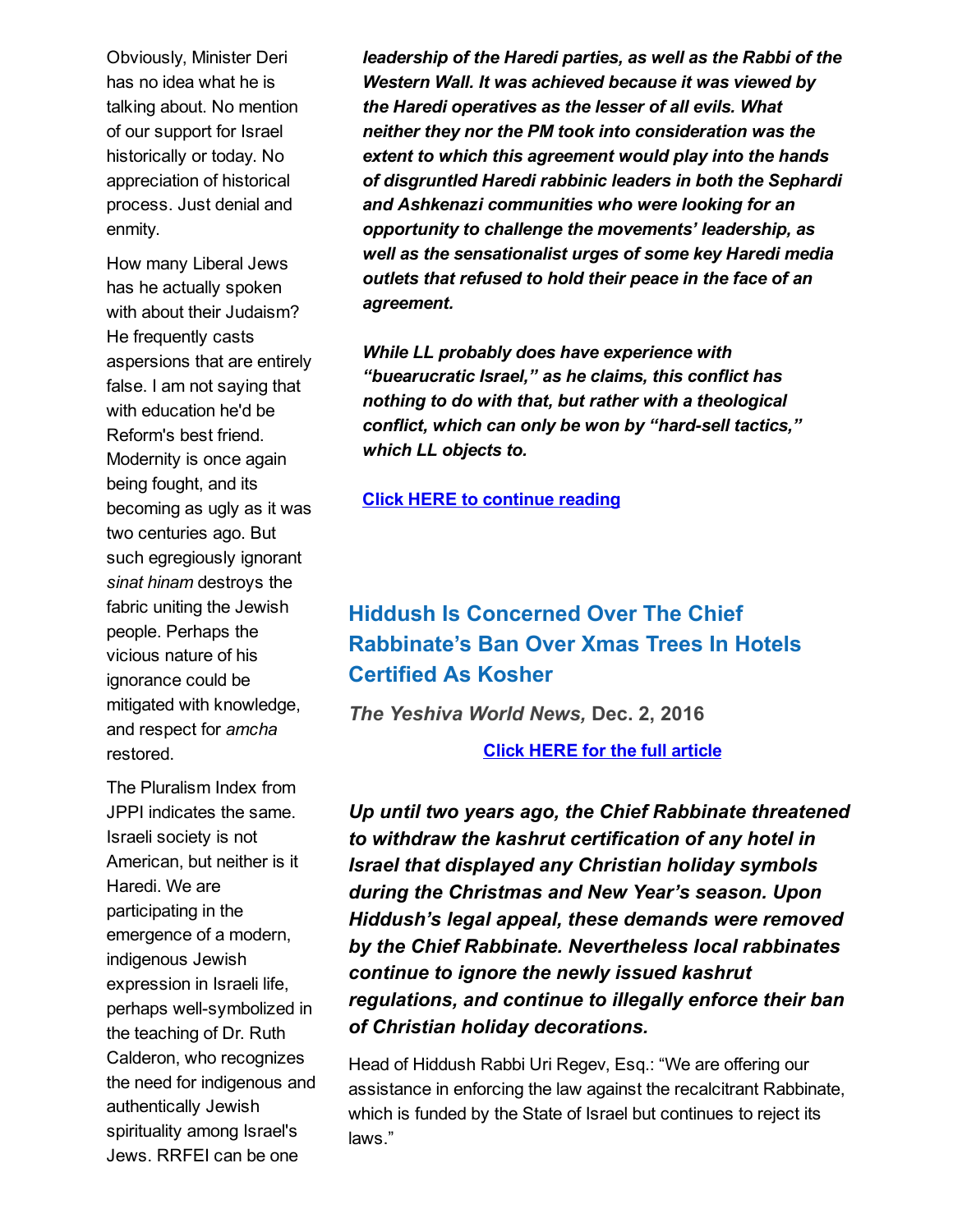of the handmaidens of that birth, but so are Yad B'Yad, Kids4Peace, and other initiatives to integrate Israeli society into a single fabric that will live in peace.

Please send us your feedback, particularly regarding how you use the articles we are sending. We look forward to hearing from you at: [organizers@rrfei.org](mailto:organizers@rrfei.org).

Kol tuv,

**Mark** 

Rabbi Mark H. Levin RRFEI Editor in Chief

[facebook](http://cts.vresp.com/c/?FreedomofReligionfor/70056c8ef6/420fab8f2e/0e67016be1) [email](mailto:organizers@rrfei.org)

### **Resources**

- Vision of Hiddush and Rabbis for [Religious](http://cts.vresp.com/c/?FreedomofReligionfor/70056c8ef6/420fab8f2e/83fff6feff) Freedom
- Hiddush [resources](http://cts.vresp.com/c/?FreedomofReligionfor/70056c8ef6/420fab8f2e/ca0016bbf4)
- Courts [religious](http://cts.vresp.com/c/?FreedomofReligionfor/70056c8ef6/420fab8f2e/9f26c2aab7) & secular
- [Conversion](http://cts.vresp.com/c/?FreedomofReligionfor/70056c8ef6/420fab8f2e/0d492f6154)
- Death & burial [ancient](http://cts.vresp.com/c/?FreedomofReligionfor/70056c8ef6/420fab8f2e/946413a578) & now
- Diaspora-Israel
- Diversity & [inclusivity](http://cts.vresp.com/c/?FreedomofReligionfor/70056c8ef6/420fab8f2e/4ebd266a16) among **Jews**
- Diversity & inclusivity in relations with non-Jews
- Economic [opportunity](http://cts.vresp.com/c/?FreedomofReligionfor/70056c8ef6/420fab8f2e/516dd26e71)
- [Education](http://cts.vresp.com/c/?FreedomofReligionfor/70056c8ef6/420fab8f2e/16621a3878)
- [Gender](http://cts.vresp.com/c/?FreedomofReligionfor/70056c8ef6/420fab8f2e/78e8a548e3)
- [Kashrut](http://cts.vresp.com/c/?FreedomofReligionfor/70056c8ef6/420fab8f2e/6b1397e35a)
- [Marriage](http://cts.vresp.com/c/?FreedomofReligionfor/70056c8ef6/420fab8f2e/a73acaa0dd) & divorce

With 2017 approaching, and with it – Christmas and New Year's celebrations, Hiddush – Freedom of Religion for Israel wrote a letter to the Director of Israel's Hotel Association, Mr. Bar Nir, as well as to the Director of Jerusalem's Hotel Association, reminding them that the Rabbinate's ban on Christmas trees has been officially abolished. Up until two years ago, the Rabbinate threatened hotels with withdrawal of their kashrut certifications, should they not comply with this illegal demand, but following a series of legal appeals by Hiddush the Rabbinate's regulations were amended. Religious Shabbat restrictions and prohibitions hostile to Christianity, none of which had anything to do with the kashrut status of the hotels' food and kitchens, were removed from the Rabbinate's newly issued regulations.

[...](http://cts.vresp.com/c/?FreedomofReligionfor/70056c8ef6/420fab8f2e/d0cd412733)

## Looking at Jewish Pluralism in Israel

2016 Annual Assessment of the Situation and Dynamics of the Jewish People, The Jewish People Policy Institute

Click HERE for the full [article](http://cts.vresp.com/c/?FreedomofReligionfor/70056c8ef6/420fab8f2e/96f9d1342e)

One of the ongoing sticking points in Israel-Diaspora relations is the disconnect between Israel's Jewish-Israeli public space and the expectations of some Jewish communities throughout the world. Non-Israeli Jews (and quite a few Israelis) complain of the lack of Jewish 'pluralism' in Israel. They mainly refer to the fact that Orthodox Judaism in Israel is accorded superior satus to that of other Jewish denominaitons. This year, the never-ending saga of the conflict over non-Orthodox space at the Western Wall prompted some to protest Israel's lack of resolve in adapting certain aspects of Jewish life to meet the expectations of Diaspora Jews, even when compromise decisions are reached for doing exactly that.

A JPPI study conducted earlier this year reveals a built-in difficulty in bringing about an accepted mode of Jewish pluralism in Israel because, despite widespread agreement over the need for tolerance and diversity, the question of what Jewish pluralism is supposed to look like and exactly what it implies is in dispute. It is also difficult to persuade the Jewish public that a change is needed